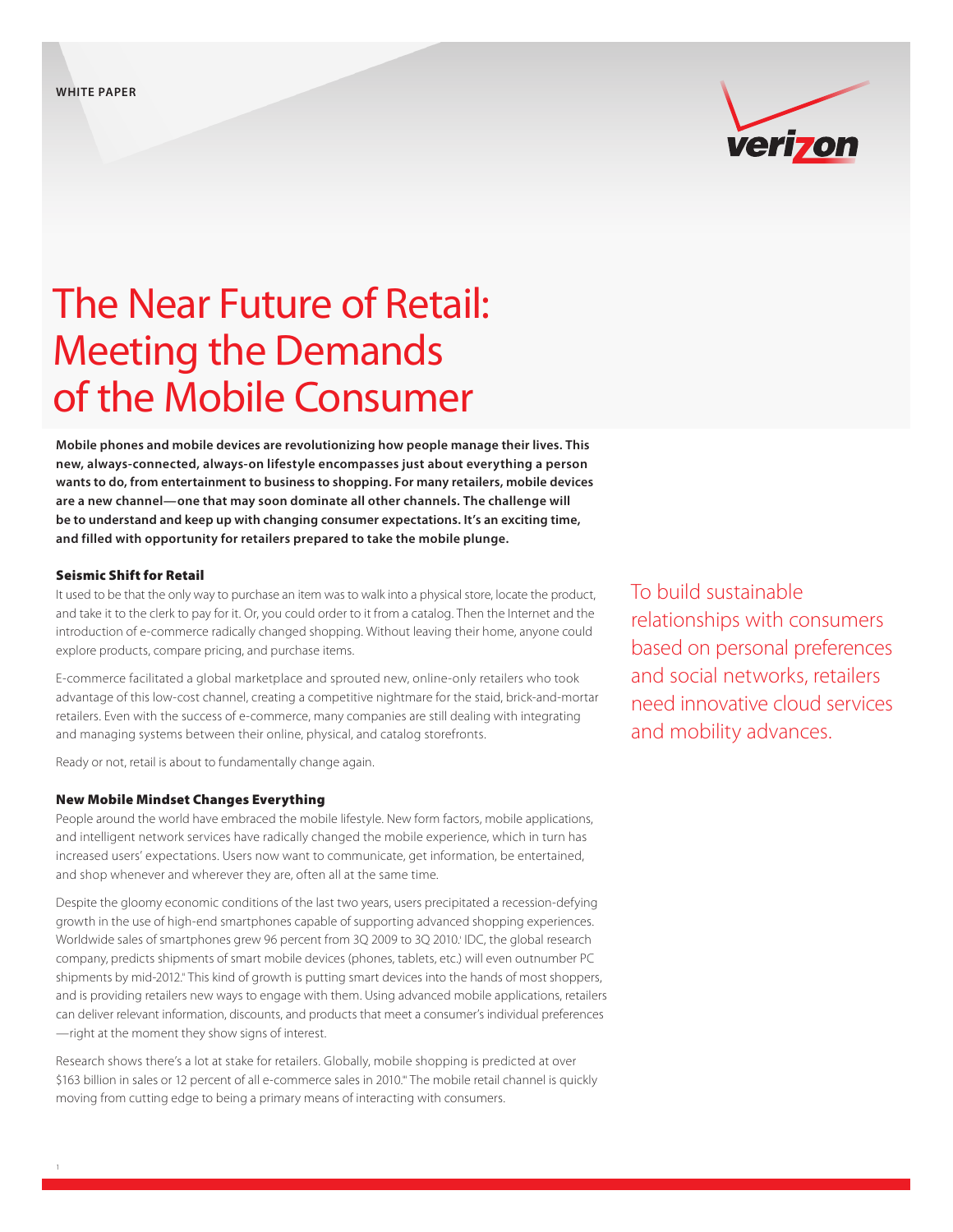

Figure 1. Mobile Marketing Watch, December 2010

#### Cloud and Mobile Technologies Help Retailers Respond

Yesterday's consumer is disappearing and being quickly replaced by a new generation of end users. The key to the future of consumer engagement—and, ultimately, wallet share—is to meet shoppers where they are. That means delivering a rich, integrated, multimedia experience that is with them 24/7.

The confluence of mobile and cloud technologies will help retailers respond to this next-generation purchaser. Smarter mobile devices, increased wireless bandwidth, and cloud computing work together to provide ready access to information, products, and services from virtually anywhere any time. The further integration of the cloud and mobility with social networking creates a powerful, new platform that allows retailers to engage at any point in the purchasing cycle—from developing product interest to creating product advocates.

IDC predicts that in 2011, the IT industry will start focusing on the build-out and adoption of a new platform shaped by mobility, cloud-based applications and services, and overlays of social business and real-time analytics. The analyst firm suggests that this new era will transform long-held notions about competition and industry leaders, and create a new mainstream for IT.<sup>\*</sup>

"What really distinguishes the year ahead is that these disruptive technologies are finally being integrated with each other—cloud with mobile, mobile with social networking, social networking with 'big data' and real-time analytics," says Frank Gens, IDC senior vice president and chief analyst. "As a result, these once-emerging technologies can no longer be invested in, or managed, as sandbox efforts around the edges of the market. Instead, they are rapidly becoming the market itself and must be addressed accordingly."<sup>v</sup>

Retailers who learn to harness this new platform as a way to serve customers will be greatly rewarded. Organizations need a cloud and mobility strategy that lets them deliver a compelling mobile experience that makes it not only easy, but pleasurable, to do business. That strategy will be driven by useful, fun mobile applications, powered by cloud-based technologies, and fuelled by data—lots of data.

#### The Engine: Mobile Apps and Cloud-based Technologies

With today's buyers embracing the mobile mindset, retailers need to figure out how to be a part of that mindset in a way that is both engaging and responsive. Mobile applications allow retailers to engage with consumers virtually any place and any time, while cloud technologies help retailers quickly respond to changing consumer expectations with an infrastructure that is both flexible and scalable. Combined, they are the engines that support a retailer's connection with a new consumer.

"What really distinguishes the year ahead is that these disruptive technologies are finally being integrated with each other—cloud with mobile, mobile with social networking, social networking with 'big data' and real-time analytics," says Frank Gens, IDC senior vice president and chief analyst.

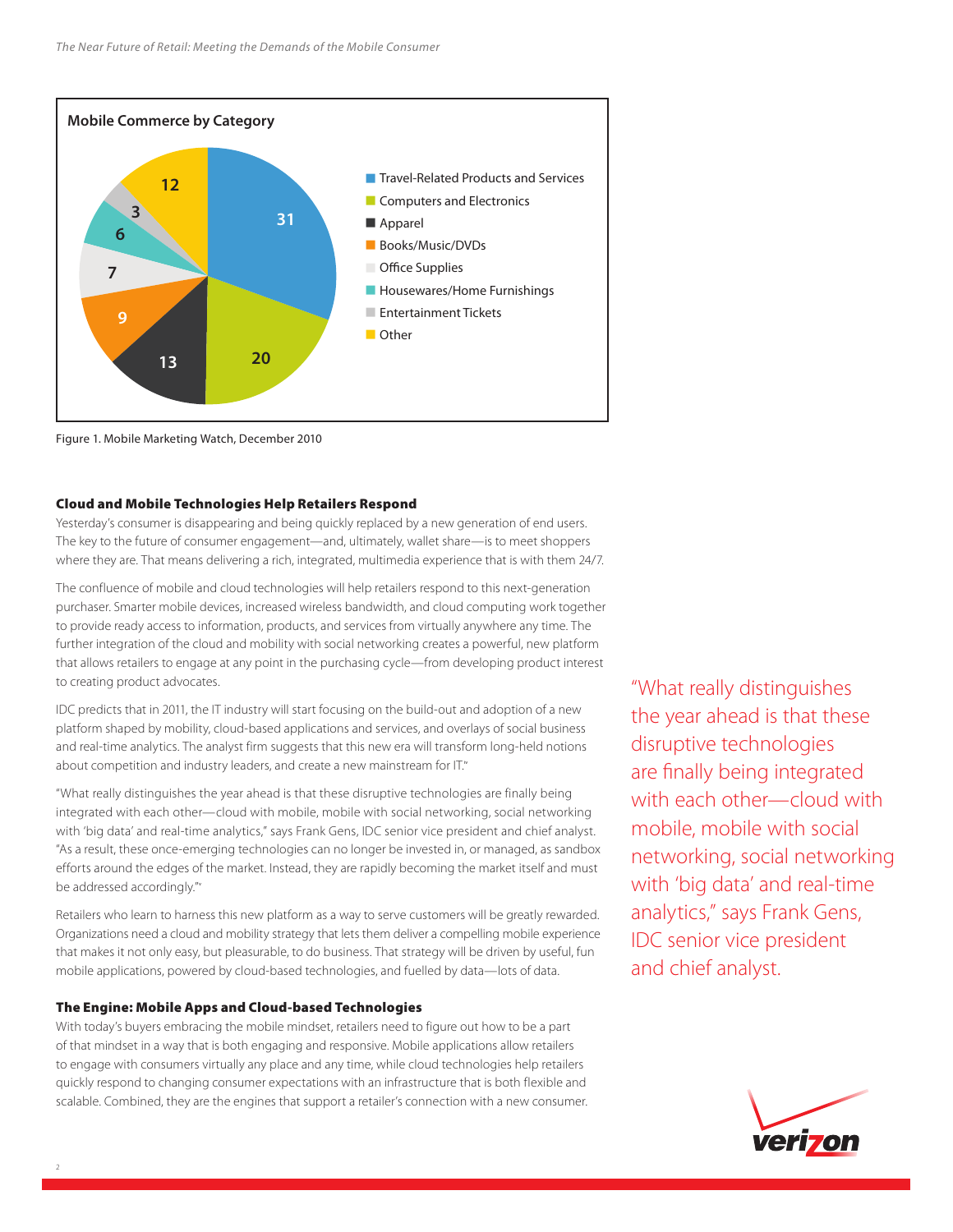#### **Mobile Apps**

Mobile applications are evolving at an astounding pace. The first apps offered simple functionality, such as an online catalog or access to a scaled-back version of the company website. But, that is quickly changing. Consumers want to manage their daily lives in the context of where they are at the moment and what they are doing. And, they want to have a little fun while they do it.

IDC predicts that over 25 billion apps will be downloaded in 2011, a 15 billion app increase compared with 2010.<sup>v</sup> Many of the mobile applications available today benefit the traditional brick-and-mortar stores by improving the in-store experience or driving traffic to stores with discounts. While it's helpful to provide product information and coupons, shoppers are looking for a more useful, integrated experience.

Consumers have sophisticated expectations often set by the retailer's web presence, so it will be important that retailers provide mobile capabilities that meet such needs. It's no longer enough to offer online catalogs optimized for mobile phones. At a minimum, everyone should be able to access the same 'favorites' lists they created online, see peer reviews, track shipments, and order products directly from their phone.

Because there are many apps now competing for attention, an effective mobile commerce strategy should include creating a compelling experience for the consumer. The mobile app must deliver what a user needs now, in just a click or two, using information they've already provided. To be compelling, the experience needs to not only be useful, but personal, fun, and optimized for mobile devices. It's also beneficial to offer a method to cache information so that user data is saved if the consumer moves out of signal coverage.

#### **Cloud-based Technology**

The endeavor to be more competitive and responsive to changes in business requires innovation, experimentation, and agility. However, most of today's existing IT infrastructures can hold back the continuous innovation that is needed to meet the next-generation consumer. The speed of implementation and the cost to add capacity often prohibits experimentation.

Cloud-based technology can break down barriers to innovation, significantly reducing the cost and speed of experimentation. It is a natural fit for retail, given the fast pace of change and seasonal demand spikes of the business. Retailers can experiment with new applications and campaigns to reach mobile consumers by turning up or down services as needed, avoiding the expensive and time-consuming capital investments of in-house services.

Specifically, Computing as a Service (CaaS) can help retailers avoid the large cost of capital expenses involved in technology projects and reduce project operational costs and time to delivery. CaaS can offer integrated security, automated provisioning, storage, and automated backup services to support business continuity.

Cloud-based technology also takes advantage of mobile and public networks for connectivity and service delivery. When data, information, and services live in the cloud, they can more easily follow an individual wherever and whenever that information is relevant or most needed. Information no longer needs to reside on the device but can be served up dynamically through any Internet connection. This is especially important as more real-time information is required.

#### The Fuel: Data

Most companies are well aware that to provide customized and targeted products and services requires a deep analysis of customer data. Unfortunately, many companies today rely solely on limited pointof-sale (POS) data to do this. It's like using a tombstone to review a life lived—the epitaph of a buying decision. POS data only allows retailers to look backward and guess what motivated consumers to buy what they did.

Retailers are rewarded with loyalty when consumers feel they understand and respond to their individual needs and desires with customized content and offers. However, creating a targeted and personalized experience takes more than just sales data. The real power will come from leveraging data from the complete buying cycle—from the moment consumers consider a purchase to the point at which

IDC predicts that over 25 billion apps will be downloaded in 2011, a 15 billion app increase compared with 2010.

Offering compelling services. Building loyalty. What do they mean? They mean using all of the data and information you have to understand what motivates each individual consumer.

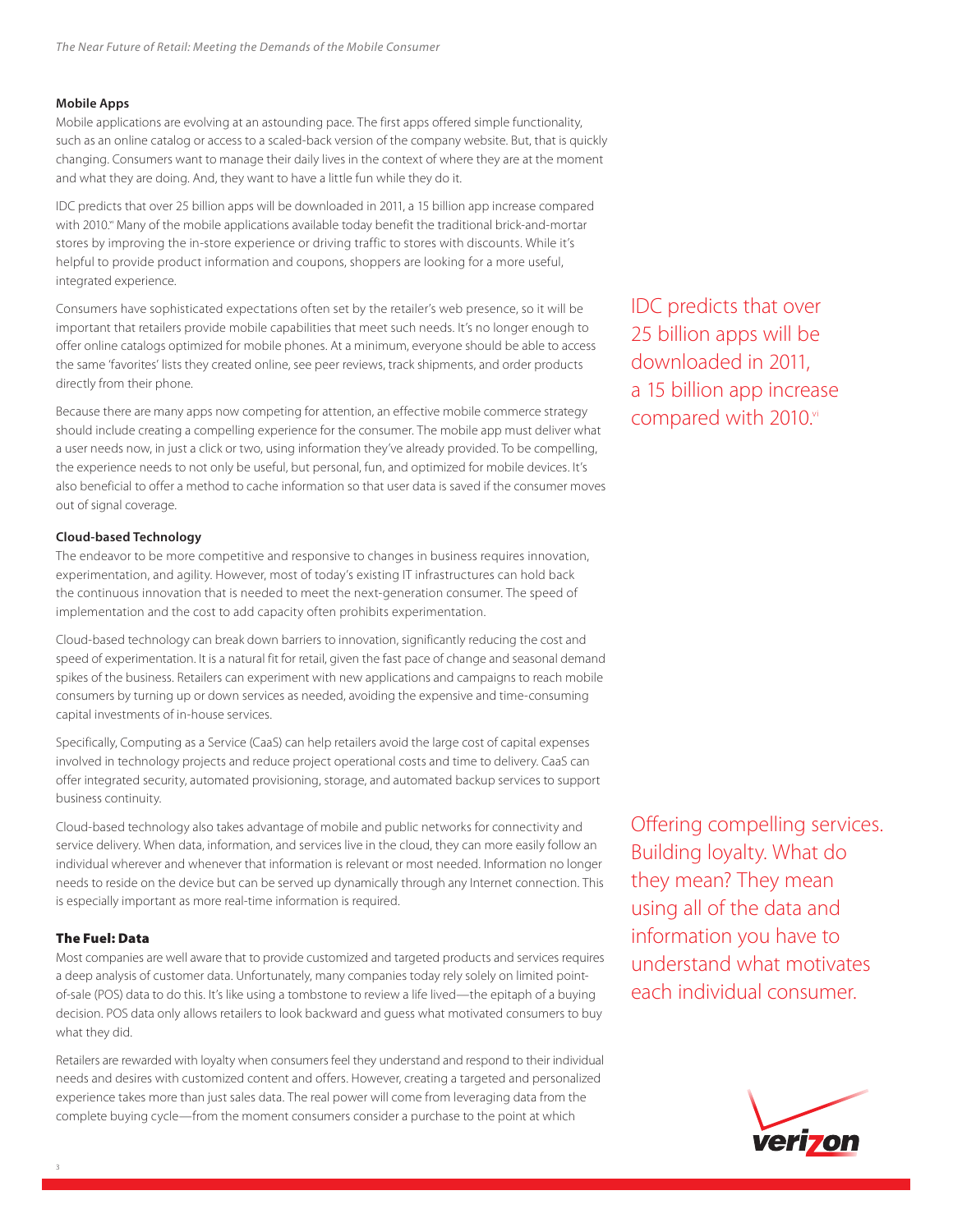they influence other potential shoppers. This phenomenon requires sales data to be augmented with behavioral, demographic, predictive, and sentimental data.

The collection of multichannel customer data is becoming critical. It is important to understand how customers interact with companies, whether it's through mobile phones, web, mail order, or in store. Mobile shopping adds a new twist as buyers may be triggered to make a purchase based on where they are and what they are doing. Retailers will need to understand the location, proximity, context, sequence, and relative influence of buying behaviors. With this data, retailers can build predictive, real-time analytical engines, turning data into information that then can be used to shape future interactions with the purchaser. These activities will create large datasets that may exceed the current in-house capacity for storage and processing power, making the cloud a logical next step.

#### Powering the Retail Supply Chain

In addition to connecting retailers to consumers, cloud technologies offer significant benefits on the supply-chain side. By paying only for the technology that is needed, the cloud helps control infrastructure costs by dynamically adding capacity and resources on demand. More important, but often difficult to do, the cloud can ease system and data integration and collaboration across the supply chain by offering technology standards and removing the complexity of legacy systems. Integrating systems and suppliers is imperative for effective cross-channel retailing.

Cloud-based services can help retailers meet the supply-chain demands of cross-channel and multienterprise retailing by providing access to applications and data across the various retail departments including warehousing, distribution, marketing, finance, and store operations. The cloud also helps facilitate collaboration between partners and suppliers up and down the supply chain by simplifying information sharing and unifying processes.

The benefit of an aligned and cohesive supply chain is the ability to respond to sales trends in real-time by making inventory adjustments to prevent stock-outs. Once systems are integrated and data is easily shared between the retailer—and its distributors and manufacturers—the data can be analyzed and run through predictive models to suggest actions each may need to take.

The benefits of the cloud can be extended with mobile access. Mobile devices bring the supply chain to life with real-time input and access to inventory, shipment status, and sales data. A mobile inventory and sales system operated from the cloud provides the real-time integration and collaboration retailers are looking for with the dynamic system configuration and scalability they require. This lets everyone in the supply chain know what the hottest sellers are or will be, and helps them make inventory and pricing adjustments immediately.

#### Get Ready: the Future is Here

Mobility and smart devices have changed consumers' experience of the buying cycle. These devices blur the lines between work, entertainment, shopping, gaming, and social networking. Consumers expect to move between these activities and interact in a way that feels seamless. Furthermore, these interactions can no longer be episodic in nature, but must now be persistent and pervasive, based on personal preferences and behaviors. This development has spawned some innovative thinking in cloud services and mobile applications. What was just science fiction yesterday is now today's reality.

#### **Community-of-Interest Apps**

Even though Amazon.com is considered one of the premier Internet shopping malls, future virtual shopping malls will not be owned or managed by any one company. Instead, the new virtual shopping malls will be multipurpose mash-ups of company products and services based on a community of interest. This means retailers will need to create partnerships in new ways and think a little differently about how they offer their goods.

A likely place for a multipurpose, community-of-interest app might be a sports venue. It's hard to find a more dedicated community of interest than those at a sporting event. Like-minded fans could use a mobile app that allows them to get directions to the stadium, find open parking spots, locate their seats, view instant replays, participate in fan games, order food and merchandise, and get tickets for the next event. With a little imagination, this model could be extended to many different communities of interest.

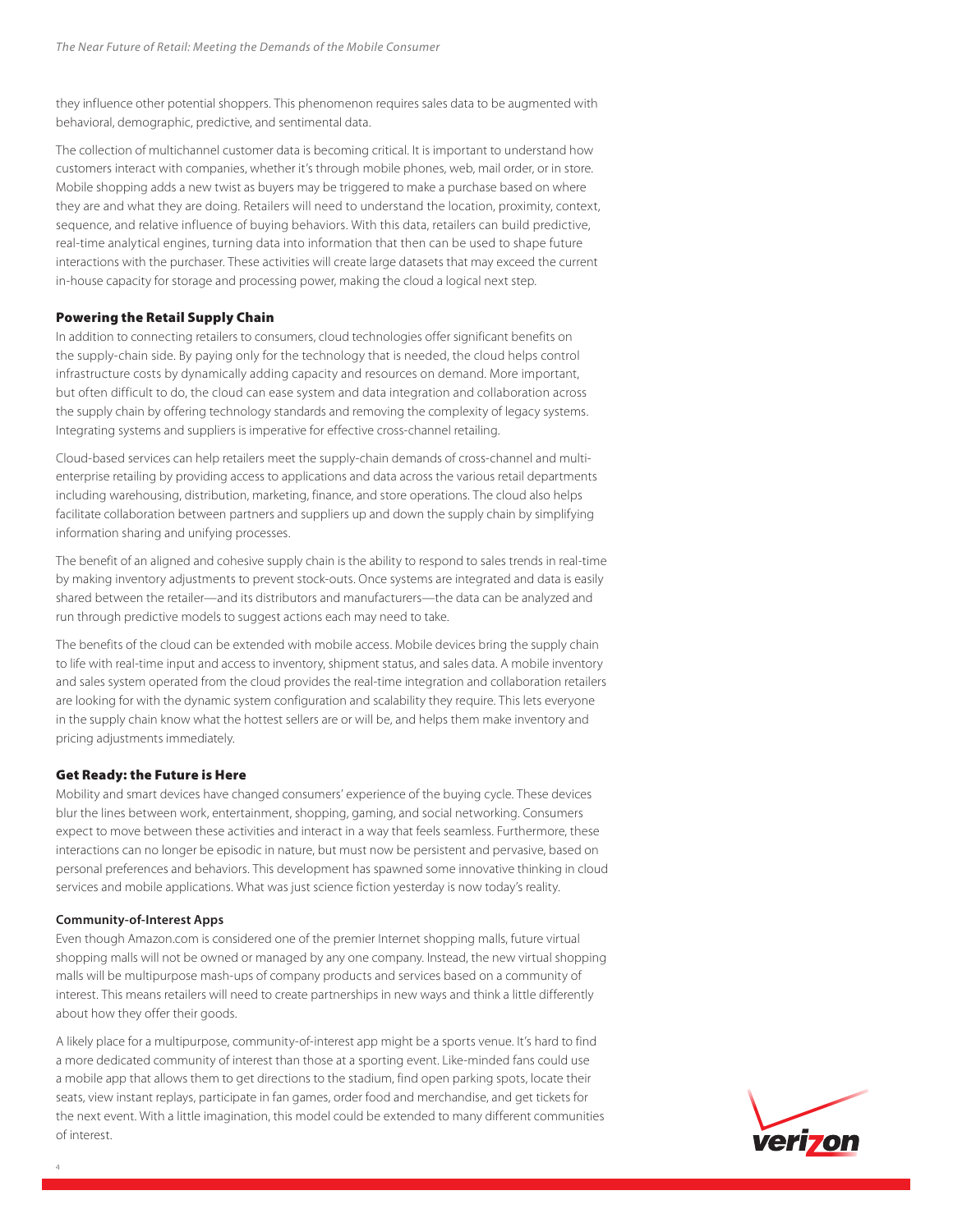#### **Near-Field Communications**

Another innovation is near-field communications (NFC), one of the latest wireless technologies to gain traction in the retail space. It provides very short-range (about 10cm), wireless communication between devices and is similar to bar codes and Radio-frequency identification (RFID), but more dynamic. With NFC, shoppers can hold their phone near a tagged item on a store shelf, get information about the product, and then even download coupons.

One of the most recent and perhaps the largest NFC initiative is ISIS", a joint partnership between Verizon Wireless, AT&T Mobility, and T-Mobile USA. ISIS uses NFC to incorporate payment functionality into a mobile phone. This function creates a mobile wallet that replaces the need to carry cash, credit and debit cards, transit passes, tickets, coupons, and reward cards. The three carriers combined have the ability to enable over 200 million potential consumers between them. As NFC matures, there will be countless possibilities for its use in retail.

#### **Augmented Reality**

Augmented reality (AR) allows information to be layered over the physical world. Today, the few available AR mobile apps use the functionality of the in-phone camera to display information over a live view. Nearest Tube, for example, is an app that overlays information about the closest tube, or subway, over a live view of London based on the direction the user is facing. In another example of using AR, a large furniture retailer received a lot of press for its app that allowed furniture images from its catalog to be displayed into a live camera view of the user's room.

In the future, everything in the real world will be indexed and identifiable in the digital environment, forever changing the way people shop. Imagine using a mobile phone pointed at the shirt of a man walking by and having the phone overlay the product information with discounts, the ability to purchase, or just get more information. While AR technology needs to mature and practical applications may still be a few years away, retailers can start preparing today for how they will use this technology.

#### Final Thoughts

The new mobile consumer will require retailers to explore solutions that give consumers instant access to the tools and information that will shape their buying decisions. Cloud technologies and mobile applications will empower the retail supply chain to respond immediately to changing trends through shared data and processes. Just as the emergence of e-commerce gave retailers who quickly adopted the online shopping model an advantage over those who resisted, cloud-based mobility solutions will create a new group of leaders in retail.

"The retail industry is rapidly evolving," said Ravi Bagal, vice president of retail and distribution for Verizon Business. "Consumers are challenging the industry to adapt to the ways they live and shop today. Supported by emerging technologies, consumers will be more focused than ever on price and convenience."

Consumers have increasingly high expectations for mobile commerce and that demand will outpace the ability of most retailers to deliver solutions. Cloud-based mobility solutions provide the platform to experiment with new ways to meet consumer demand and reach consumers at critical moments in the buying cycle. Pilot programs that enable retailers to understand where and how consumers encounter brand and product information can start retailers on the journey into the mobile marketplace.

What seemed so futuristic just a short time ago is now here, with capabilities like augmented reality and near-field communication. Consumers continue to raise the bar for mobile commerce and expect a rich, integrated experience that meets and even exceeds their needs. It's a new mindset that retailers cannot ignore. To resist would be a failure of the imagination and would fly in the face of a shift in technology relationships that are dominating the buying behaviors of the next-generation consumer.

"The retail industry is rapidly evolving," said Ravi Bagal, vice president of retail and distribution for Verizon Business. "Consumers are challenging the industry to adapt to the ways they live and shop today. Supported by emerging technologies, consumers will be more focused than ever on price and convenience."